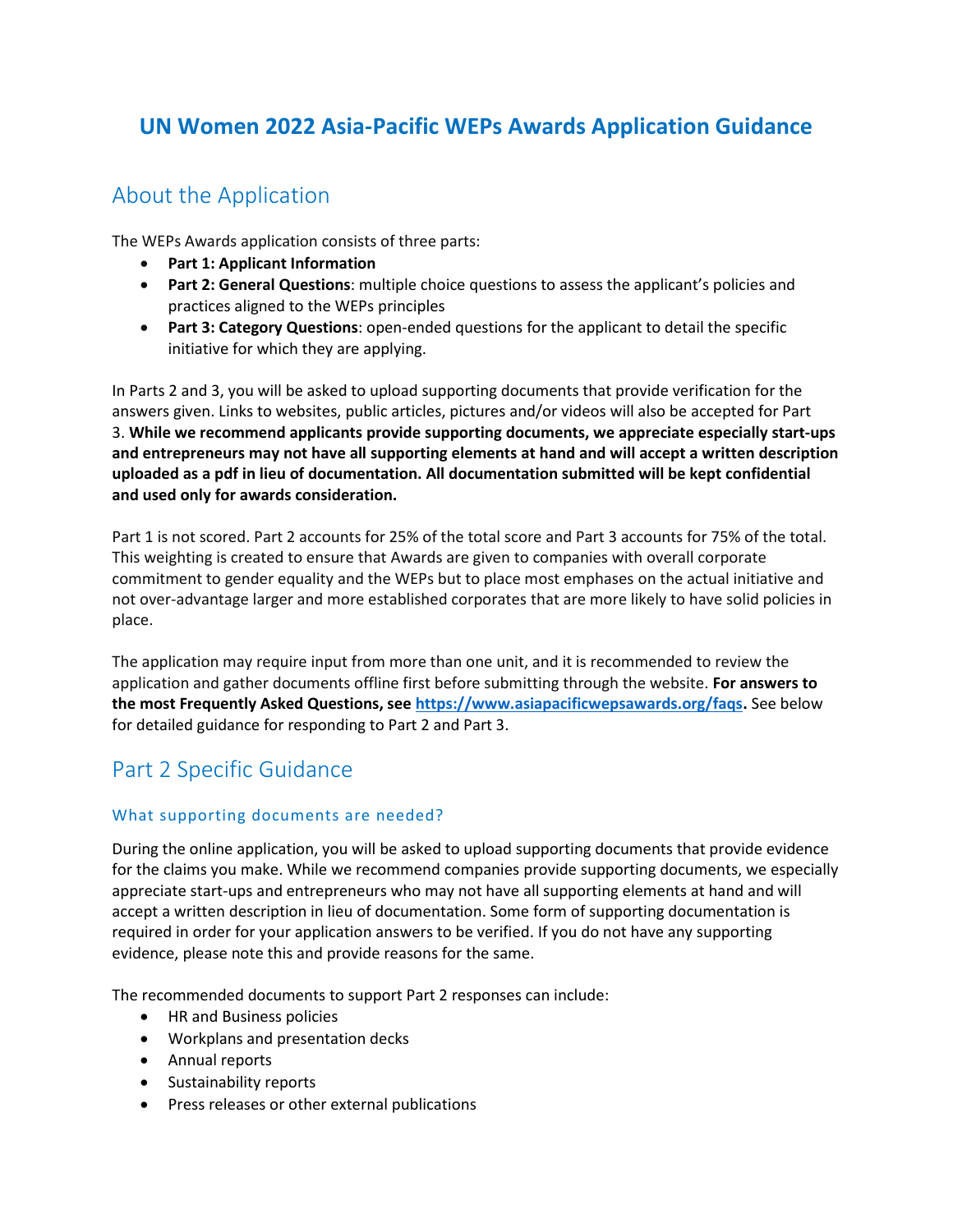• Company newsletters or internal communications

#### How is scoring verified?

Each answer option is given a specific point value, and all answers are verified by UN Women before being considered final. To complete verification, UN Women will use the supporting evidence uploaded with the application to ensure it substantiates the chosen answer. To take Question 2 as an example, the question asks:

*2. Does your company have a gender equality action plan in place, and has it been implemented? (please select all that apply) [i.e. trainings on gender bias, specified budget for gender equality measures, reporting framework to measure gender equality]*

*A) We have started some activities for gender equality, but do not yet have written commitments or a gender equality strategy/action plan.*

*B) We have done one or more of the following*

*a) We have made an internal written commitment/strategy for gender equality within our organization.*

*b) We have made an external public commitment/strategy for gender equality within our organization.*

*c) Our gender equality commitments are being implemented through a series of specific activities (i.e. not just 1 or 2 ad hoc trainings).*

*d) We have developed and started implementing a gender equality strategy (i.e. including timelines, KPIs, and targets) and we monitor, track and report on progress and effectiveness.*

If the applicant selects option B) c), they should provide a workplan/presentation/document that clearly shows multiple activities that have been planned for implementing their gender equality strategy.

If the applicant selects B) d) and provides a workplan or other schedule of activities, but there is no evidence of how they are tracking and/or reporting progress on activities, the answer will be shifted to option B) c) and the score lowered accordingly.

To take another example, Question 6 asks:

*Does your company take steps to a) expand relationships with women-owned businesses in the value chain and when contracting vendors and/or b) procure from suppliers that have good performance on gender equality and/or c) encourage suppliers to have good performance on gender equality?* 

*A) No, we do not have such policies and/or practices.*

*B) Yes, we have policies and/or practices for expanding relationships with women-owned businesses [i.e. providing technical support to women suppliers, actively reaching out to women suppliers to be part of our supply chains].*

*C) Yes, we have policies and/or practices for procuring from suppliers that have good performance on gender equality, or encourage suppliers to have good performance on gender equality.*

*D) Yes, we have policies and/or practices included in both B) and C)*

If you select option B), your supporting evidence could range from an informal approach to a formal policy, but please ensure that it shows specific evidence (i.e. why, who, how many) of how your